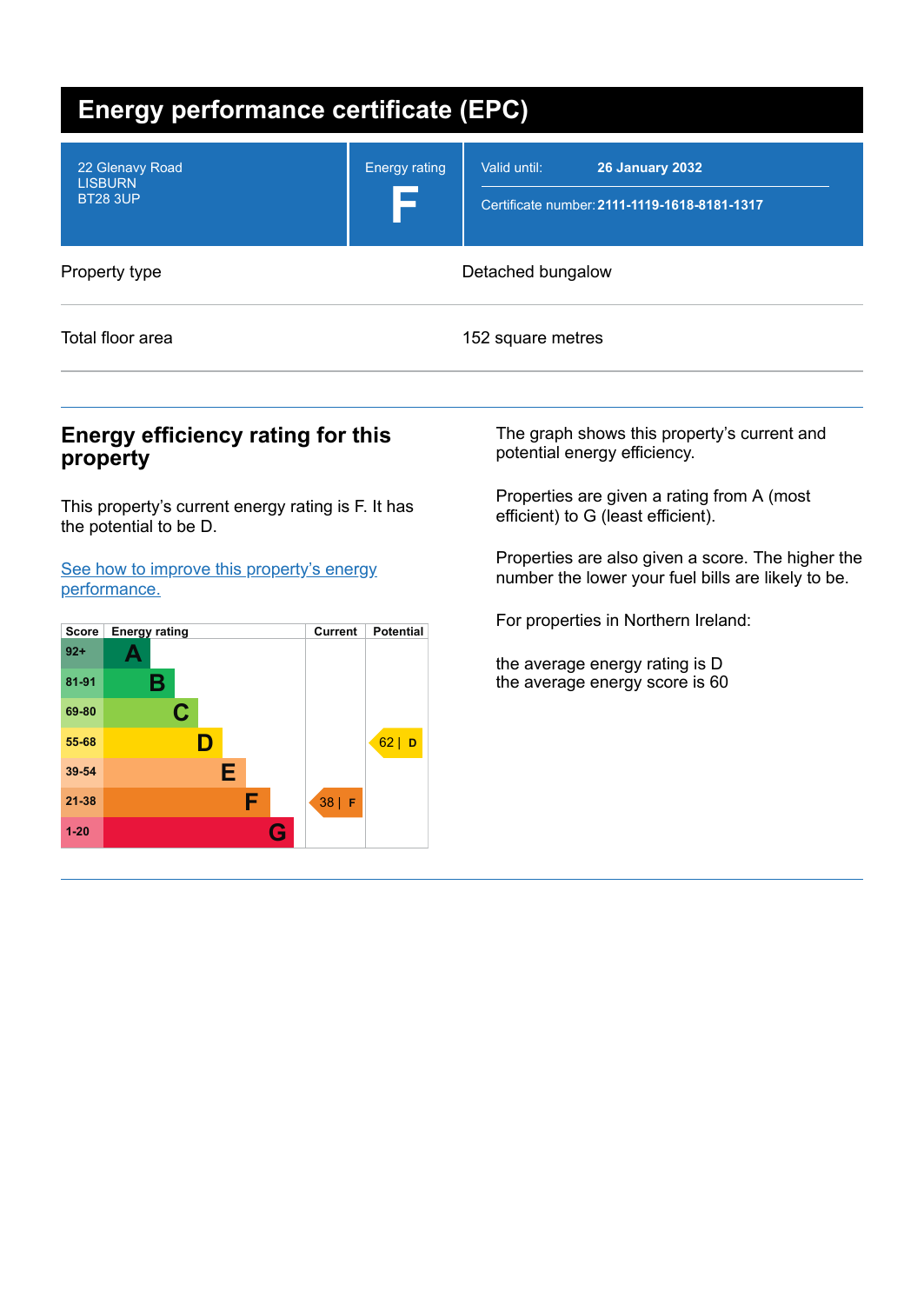# **Breakdown of property's energy performance**

This section shows the energy performance for features of this property. The assessment does not consider the condition of a feature and how well it is working.

Each feature is assessed as one of the following:

- very good (most efficient)
- good
- average
- poor
- very poor (least efficient)

When the description says "assumed", it means that the feature could not be inspected and an assumption has been made based on the property's age and type.

| <b>Feature</b>       | <b>Description</b>                                  | Rating    |
|----------------------|-----------------------------------------------------|-----------|
| Wall                 | Cavity wall, filled cavity                          | Average   |
| Wall                 | Cavity wall, as built, partial insulation (assumed) | Average   |
| Roof                 | Pitched, 100 mm loft insulation                     | Average   |
| Roof                 | Flat, limited insulation (assumed)                  | Poor      |
| Window               | Fully double glazed                                 | Average   |
| Main heating         | Boiler and radiators, oil                           | Average   |
| Main heating control | Programmer, no room thermostat                      | Very poor |
| Hot water            | From main system, no cylinder thermostat            | Poor      |
| Lighting             | Low energy lighting in all fixed outlets            | Very good |
| Floor                | Suspended, no insulation (assumed)                  | N/A       |
| Secondary heating    | Room heaters, dual fuel (mineral and wood)          | N/A       |

### **Primary energy use**

The primary energy use for this property per year is 293 kilowatt hours per square metre (kWh/m2).

### **Additional information**

Additional information about this property:

• Dwelling may be exposed to wind-driven rain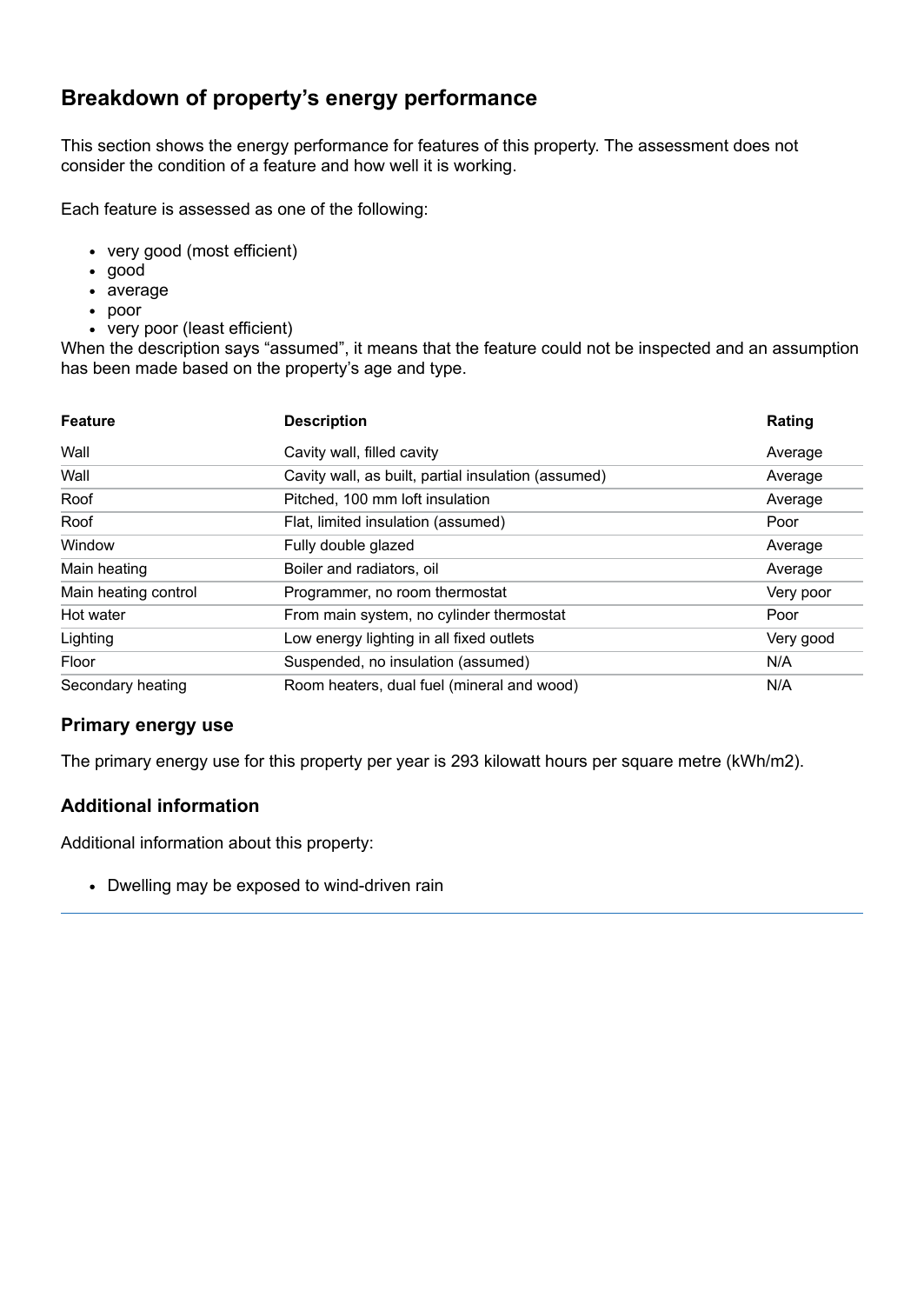| <b>Environmental impact of this</b><br>property                                                        |                 | This property produces                                                                                                                        | 12.0 tonnes of CO2 |
|--------------------------------------------------------------------------------------------------------|-----------------|-----------------------------------------------------------------------------------------------------------------------------------------------|--------------------|
| This property's current environmental impact<br>rating is F. It has the potential to be E.             |                 | This property's potential<br>production                                                                                                       | 6.9 tonnes of CO2  |
| Properties are rated in a scale from A to G<br>based on how much carbon dioxide (CO2) they<br>produce. |                 | By making the recommended changes, you<br>could reduce this property's CO2 emissions by<br>5.1 tonnes per year. This will help to protect the |                    |
| Properties with an A rating produce less CO2                                                           |                 | environment.                                                                                                                                  |                    |
| than G rated properties.                                                                               |                 | Environmental impact ratings are based on<br>assumptions about average occupancy and                                                          |                    |
| An average household<br>produces                                                                       | 6 tonnes of CO2 | energy use. They may not reflect how energy is<br>consumed by the people living at the property.                                              |                    |

# <span id="page-2-0"></span>**How to improve this property's energy performance**

Making any of the recommended changes will improve this property's energy efficiency.

If you make all of the recommended changes, this will improve the property's energy rating and score from F (38) to D (62).

| Recommendation                                 | <b>Typical installation cost</b> | <b>Typical yearly saving</b> |
|------------------------------------------------|----------------------------------|------------------------------|
| 1. Increase loft insulation to 270 mm          | £100 - £350                      | £73                          |
| 2. Cavity wall insulation                      | £500 - £1,500                    | £38                          |
| 3. Increase hot water cylinder insulation      | $£15 - £30$                      | £17                          |
| 4. Heating controls (room thermostat and TRVs) | £350 - £450                      | £174                         |
| 5. Flat roof or sloping ceiling insulation     | £850 - £1,500                    | £40                          |
| 6. Floor insulation (suspended floor)          | £800 - £1,200                    | £157                         |
| 7. Condensing boiler                           | £2,200 - £3,000                  | £178                         |
| 8. Solar water heating                         | £4,000 - £6,000                  | £40                          |
| 9. Solar photovoltaic panels                   | £3,500 - £5,500                  | £332                         |

### **Paying for energy improvements**

Find energy grants and ways to save energy in your home. [\(https://www.gov.uk/improve-energy-efficiency\)](https://www.gov.uk/improve-energy-efficiency)